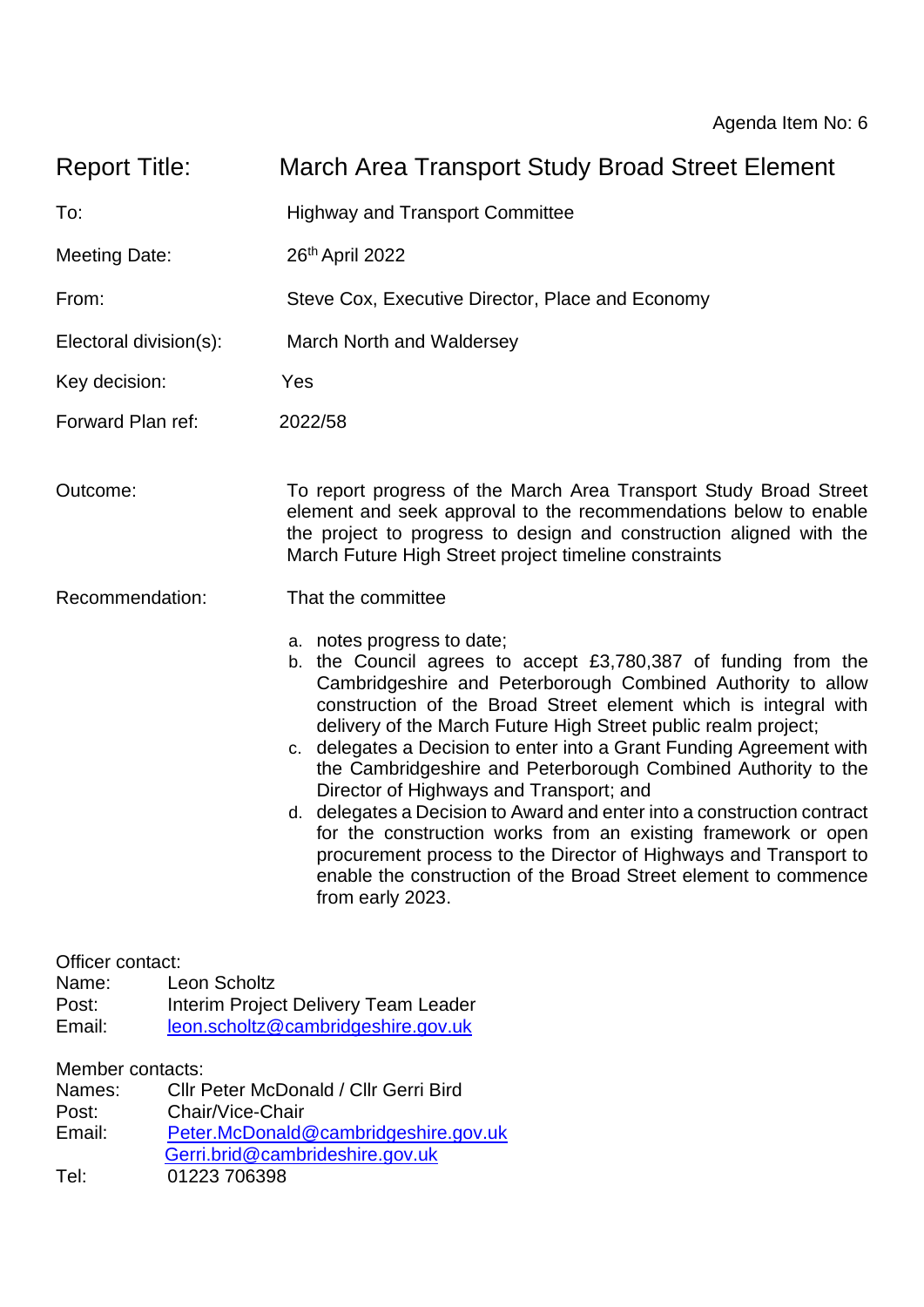## 1. Background

- 1.1 The Fenland Local Plan adopted in May 2014 includes proposals for 4,200 new homes in March and 30 hectares of employment land to deliver around 2,000 new jobs up to 2031, with strategic allocations for development being to the southeast and southwest of the town centre.
- 1.2 Funding was allocated from the Cambridgeshire and Peterborough Combined Authority (CPCA) to develop the preliminary designs and an Outline Business Case for the March Area Transport Study (MATS); this work has been completed and approved by the CPCA in 2021.
- 1.3 The MATS Outline Business Case was presented to the 4<sup>th</sup> of November 2021 Highways and Transport Committee meeting seeking approval to move to the next phase of scheme development, Detailed Design and Full Business Case. This approval and funding from the CPCA for the delivery of the Detailed Design and Full Business Case was granted, and the phase has now begun.
- 1.4 The approved MATS Outline Business Case is based upon the delivery of a package of five schemes, comprising of works at:
	- Broad Street (including the Dartford Road junction)
	- St Peter's Road (junction between High Street and St Peter's Road)
	- Twenty Foot Road (Twenty Foot Road approach to and junction with March Road)
	- Peas Hill (Peas Hill and Hostmoor Avenue junction with Wisbech Road)
	- Northern Link Road (Hundred Road and Longhill Road including connection of the two)
- 1.5 Fenland District Council (FDC) are also funding improvements to the March Town centre and the broader public realm of Broad Street through the March Future High Street Fund (FHSF) project. The MATS and March FHSF designs on Broad Street have been aligned to ensure that the schemes deliver a joined-up approach to the benefit of the town centre and community.
- 1.6 To enable the delivery of the March FHSF within the timescales applicable to that funding, which requires full expenditure by March 2024, early release of the funding to construct MATS Broad Street has been sought from the CPCA. It is proposed that the Council accept this funding from the CPCA to enable the MATS Broad Street project to be constructed and facilitate the delivery of the March FHSF public realm improvements within the funding constraints present on that project.

## 2. Main Issues

- 2.1 The MATS Broad Street and March FHSF scheme both impact the Broad Street area of March town centre with MATS Broad Street affecting the physical layout of the roads through the area providing a re-apportionment of carriageway space and public realm space.
- 2.2 The revised carriageway alignment through the MATS Broad Street works will increase the area available for public realm in Broad Street, which the March FHSF project will capitalise on, by providing an improved public realm. The MATS Board Street design is in development, taking into account the March FHSF preliminary design. The layout can be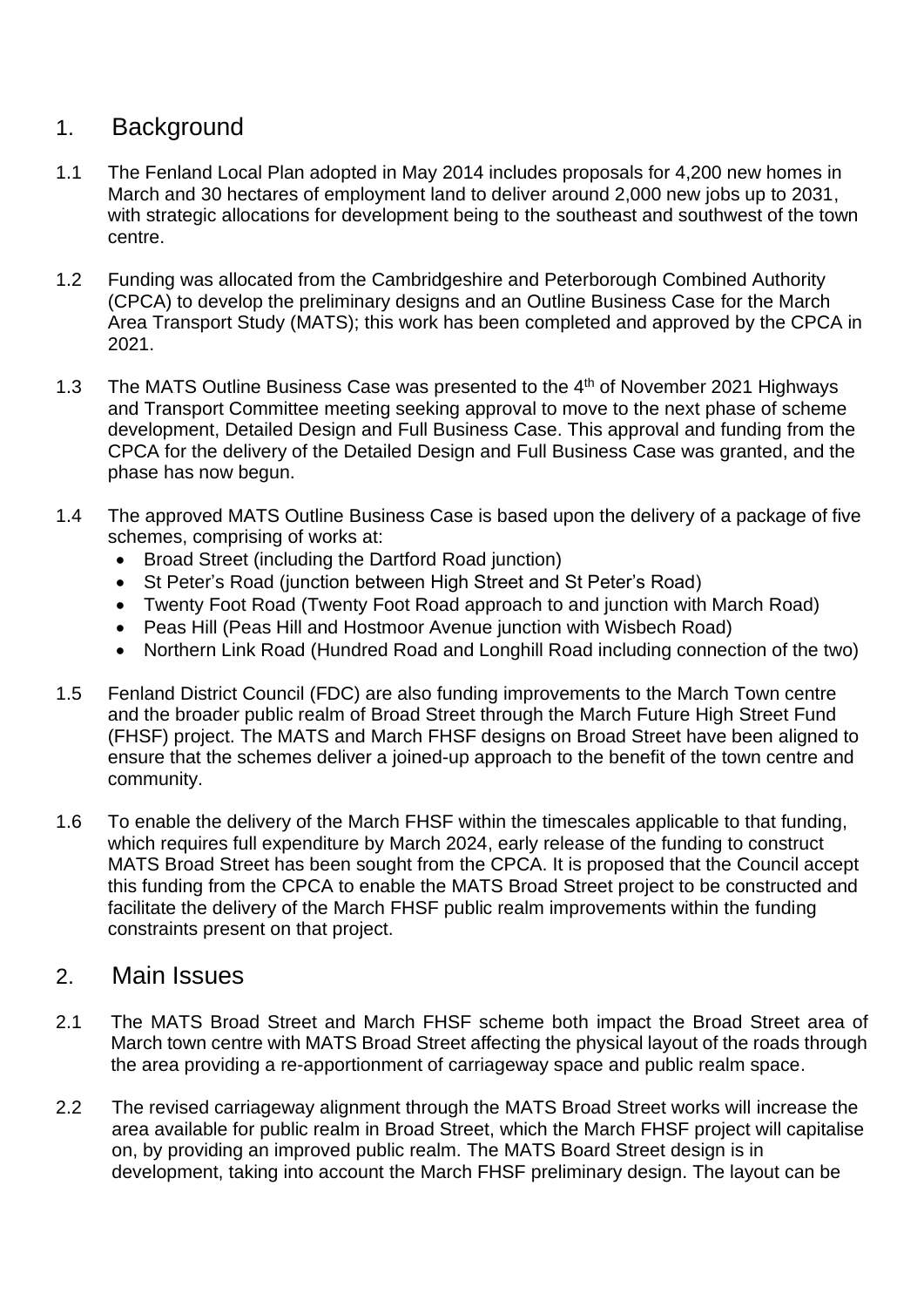seen in Appendix A.

- 2.3 As the March FHSF is reliant upon the MATS Broad Street project to make the physical layout alterations before it comes in to make improvements to the public realm, the schemes will need to be delivered to similar timescales for logistical reasons. The MATS Broad Street project will therefore need to be delivered, taking on board the programme and spend pressures of the March FHSF project. The interrelationship between the projects is shown in Appendix B.
- 2.4 As detailed earlier in the report, the MATS Broad Street project is one of the schemes which forms the wider MATS. The overarching MATS Outline Business Case, which was approved on 4<sup>th</sup> November 2021, was developed with consideration of the relationship between the MATS Broad Street scheme and the March FHSF scheme. To enable the delivery of the March FHSF project before the clawback date of the funding it is reliant upon, the MATS Broad Street project construction will need to commence in the early 2023.
- 2.5 The programme below shows the alignment of both the MATS Broad Street and March FHSF projects to ensure construction can commence early 2023.

|                                                    | 2021/2022 |          |             |         |              |       | 2022/2023 |     |      |            |        |               |         |          |          |         |          |       | 2023/2024 |     |      |      |        |             |         |          |          |         |          |       |
|----------------------------------------------------|-----------|----------|-------------|---------|--------------|-------|-----------|-----|------|------------|--------|---------------|---------|----------|----------|---------|----------|-------|-----------|-----|------|------|--------|-------------|---------|----------|----------|---------|----------|-------|
| <b>March FHSF</b><br>o<br><b>Broad Street MATS</b> |           | November | 눕<br>Decemb | Vienuel | S<br>Februar | March | April     | Vay | June | <u>lar</u> | August | ō<br>Septembe | October | November | December | January | February | March | April     | VeM | June | July | August | Φ<br>Septem | October | November | December | Vienuel | February | March |
| Commissioning                                      |           |          |             |         |              |       |           |     |      |            |        |               |         |          |          |         |          |       |           |     |      |      |        |             |         |          |          |         |          |       |
| <b>Preliminary Design</b>                          |           |          |             |         |              |       |           |     |      |            |        |               |         |          |          |         |          |       |           |     |      |      |        |             |         |          |          |         |          |       |
| <b>Detailed Design</b>                             |           |          |             |         |              |       |           |     |      |            |        |               |         |          |          |         |          |       |           |     |      |      |        |             |         |          |          |         |          |       |
| Works Info and Contract Info                       |           |          |             |         |              |       |           |     |      |            |        |               |         |          |          |         |          |       |           |     |      |      |        |             |         |          |          |         |          |       |
| <b>Construction Procurement</b>                    |           |          |             |         |              |       |           |     |      |            |        |               |         |          |          |         |          |       |           |     |      |      |        |             |         |          |          |         |          |       |
| <b>Mobilisation</b>                                |           |          |             |         |              |       |           |     |      |            |        |               |         |          |          |         |          |       |           |     |      |      |        |             |         |          |          |         |          |       |
| Construction                                       |           |          |             |         |              |       |           |     |      |            |        |               |         |          |          |         |          |       |           |     |      |      |        |             |         |          |          |         |          |       |

- 2.6 Both projects are programmed to run concurrently to create the potential to deliver multiple efficiencies including design, procurement and construction. There is potential for one contractor to deliver both projects, delivering greater value for money, efficiency and the opportunity to ensure the impact on business, residents and traffic can be minimised. The programme is challenging, driven by the requirement of the FHSF funding criteria, which requires completion of works by end March 2024.
- 2.7 The MATS designs and Full Business Case, including the MATS Broad Street project, has a draft Grant Funding Agreement due to finalised shortly. Due to programme constraints, the Council's Project Team worked closely with the CPCA for the early release of funding for the Broad Street element of MATS. A paper was taken to the CPCA Transport and Infrastructure Committee on the 14th of March 2022 and CPCA Board Meeting on the 30th of March 2022, which approved the re-purpose of the £586,205 of CPCA FHSF monies to undertake the initial phases of the MATS Broad Street construction and approve the drawdown of £3,780,387 for Broad Street scheme to be constructed in full. Further development of the Full Business Case is required for full approval of the £3,780,387 monies and scheduled to be complete in 2022.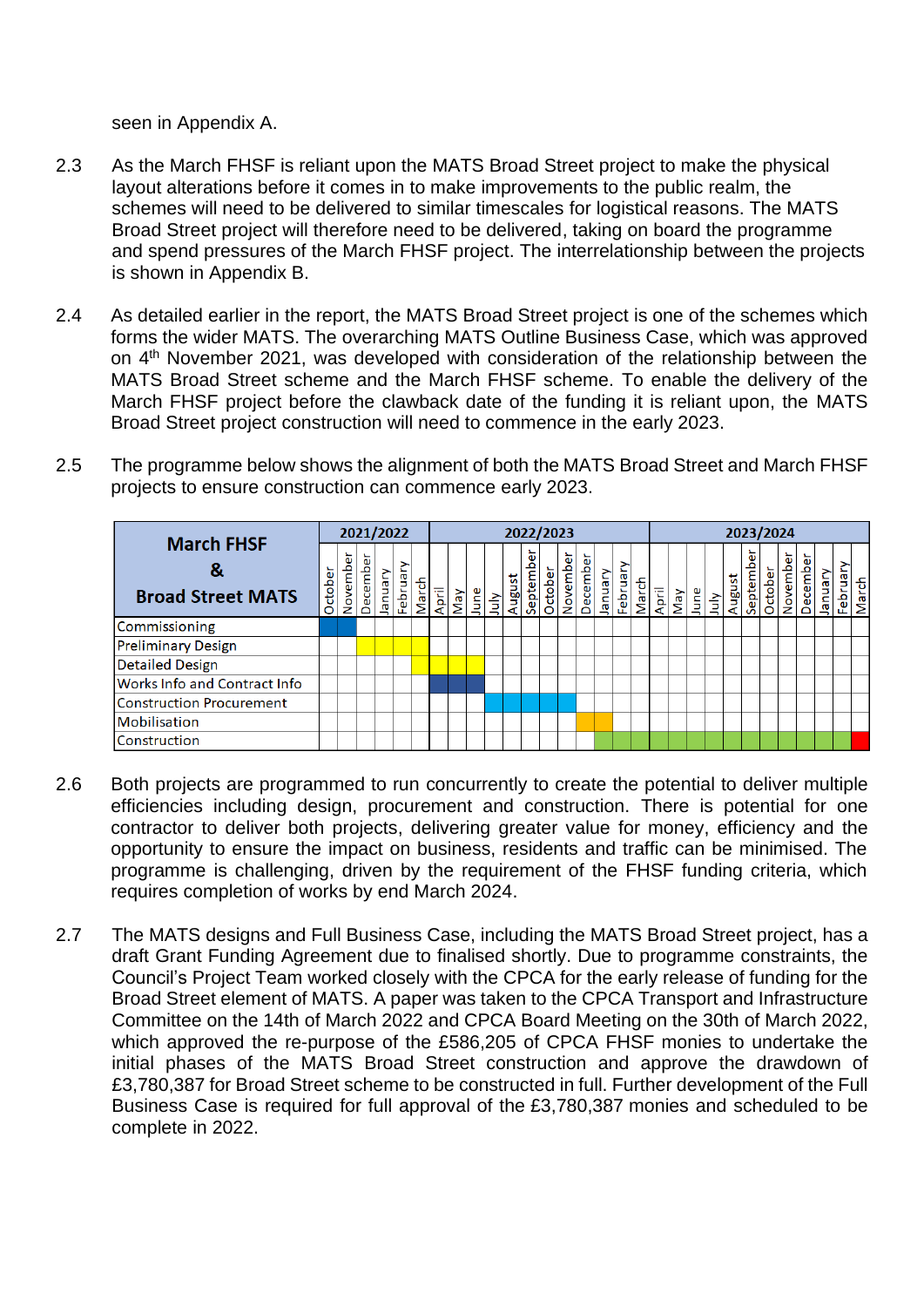2.8. This is based upon the current project budget forecasts indicated in the following table:

| <b>Item</b>                                          | <b>Value</b>  |  |  |  |  |  |
|------------------------------------------------------|---------------|--|--|--|--|--|
| Design and Site Investigation                        | £265,786.70   |  |  |  |  |  |
| <b>Project Delivery (Management and Supervision)</b> | £545,393.10   |  |  |  |  |  |
| Land and Legal                                       | £25,000.00    |  |  |  |  |  |
| <b>Statutory Undertakers</b>                         | £500,000.00   |  |  |  |  |  |
| Construction                                         | £2,098,913.00 |  |  |  |  |  |
| <b>CCC Risk</b>                                      | £419,699.38   |  |  |  |  |  |
| Inflation                                            | £313,486.95   |  |  |  |  |  |
| <b>TOTAL</b>                                         | £4,168,279.13 |  |  |  |  |  |
|                                                      |               |  |  |  |  |  |

The £4,168,278.13 above takes account of an additional £387,891 funding allocation made by the CPCA following the approval of the MATS OBC late 2021, to undertake the MATS Broad Street Detailed Design.

- 2.9 Key risks relating to the project at this time are:
	- a) Construction cost estimates and utility protection and /or diversion cost estimates the Business Case Report is based upon cost estimates for construction and not on contractual Target Costs or utility company diversion estimates, although risk and inflation has been included to mitigate this cost risk;
	- b) Impact of COVID, Brexit, lack of supply chain exacerbated by the conflict in the Ukraine on construction – potential to be a significant resource, material, construction cost and programme risk;
	- c) Mobilisation upon confirmation to commence construction it is approximately four weeks programmed for mobilisation which is very challenging for the supply chain;
	- d) Long lead items items cannot be ordered until instructed to commence and may potentially delay the overall programme;
	- e) Delayed Grant Funding Agreement between the Council and the CPCA may impact the overall MATS programme and affect the commencement of the Broad Street project which would impact on the March FHSP;

2.10 The project governance will be consistent with other projects being delivered by the Council. This will consist of a Project Board where the Council are the "Delivery Agent" and the Project Sponsor are the CPCA. Fenland District Council are also represented, who are leading the stakeholder engagements with local Members, business and residents for the Future High Street Fund Project. A good working relationship has been established between the three parties. The risks are managed through project governance, where the Council are the Delivery Agent and the CPCA are the Project Sponsors (funders), who make the key decisions and hold the financial and programme risks.

2.11 For the programmes to be maintained and delivered on time meeting the March 2024 spend deadline for the Future High Street Funding criteria, all parties including the Council, FDC the CPCA and stakeholders need to be aware of the significant challenges with delivering to the challenging programme. Prompt decisions are required and some design work will be required to be taken at risk, while consultation and engagement is undertaken in parallel.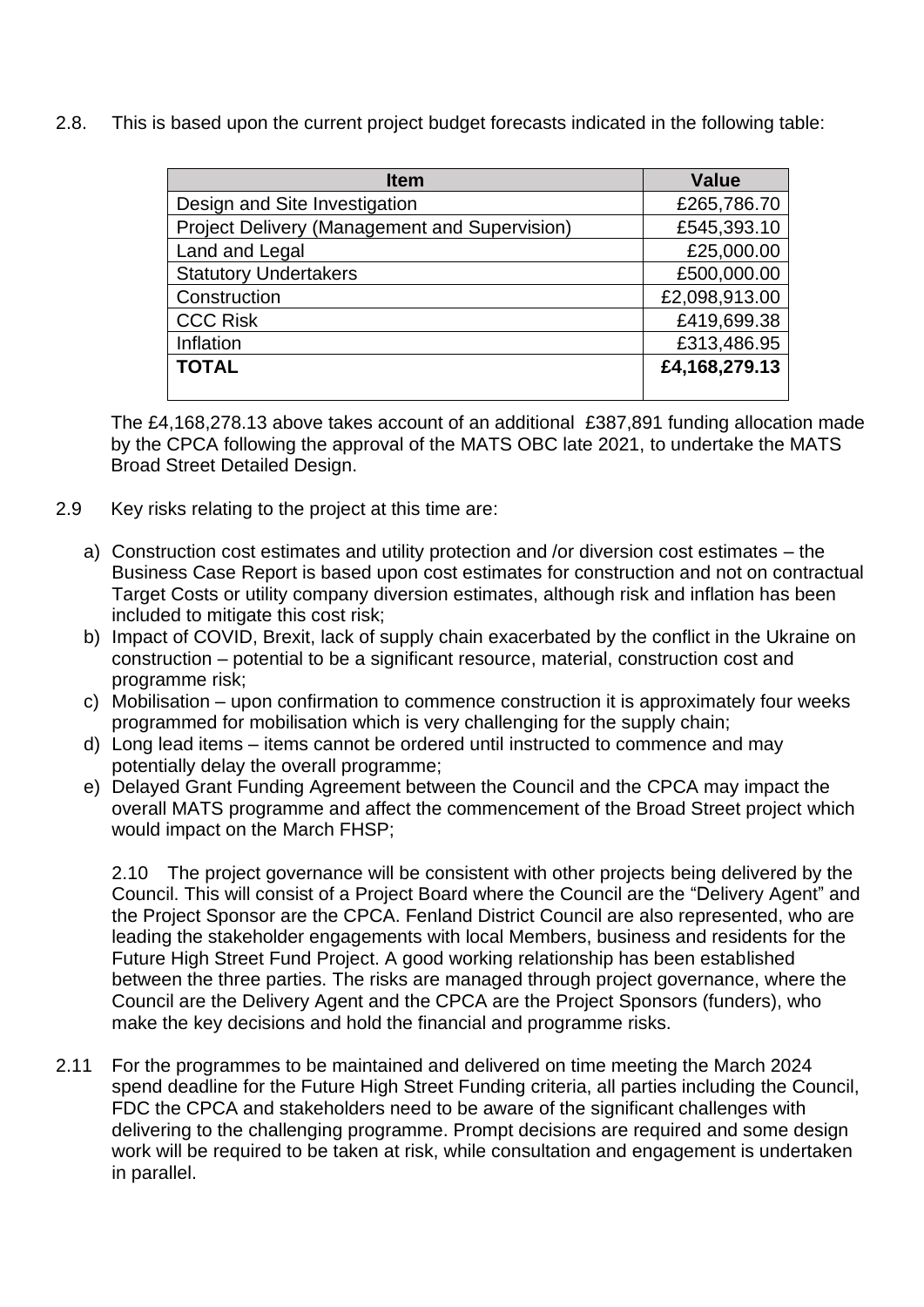# 3. Alignment with corporate priorities

### 3.1 Communities at the heart of everything we do

 The primary focus of MATS is to enable growth in the study area. This is for both housing and employment growth as identified in the Fenland Local Plan (2014), which would be to the benefit of the local community. The Broad Street scheme is central to this, creating a more inviting environment for members of public whilst supporting use of the town centre and the businesses situated there.

#### 3.2 A good quality of life for everyone

 MATS will improve access in the study area which will assist with providing better links to employment, health and education and the Broad Street project form part of this strategy. Throughout the design, the principles in DfT's "Gear Change – A Bold Vision for Cycling and Walking" will be applied where practical, to promote modal shift and support pedestrians and cyclist users in the area.

3.3 Helping our children learn, develop and live life to the full

 The MATS Broad project, in combination with the March FHSF projects, will assist with making March Town centre a more pleasant place for children to visit which will be less dominated by car traffic.

3.4 Cambridgeshire: a well-connected, safe, clean, green environment

 The aspiration to improve public realm on Broad Street could promote modal shift away from car use with associated benefits in air quality.

3.5 Protecting and caring for those who need us

There are no significant implications within this category.

## 4. Significant Implications

4.1 Resource Implications

Resources have been made available to deliver these projects within defined budgets.

4.2 Procurement/Contractual/Council Contract Procedure Rules Implications

A procurement strategy is being agreed between the project team and the Procurement Team for delivery of the construction phase. This strategy will ensure full compliance with the Council's Contract Procedure Rules.

4.3 Statutory, Legal and Risk Implications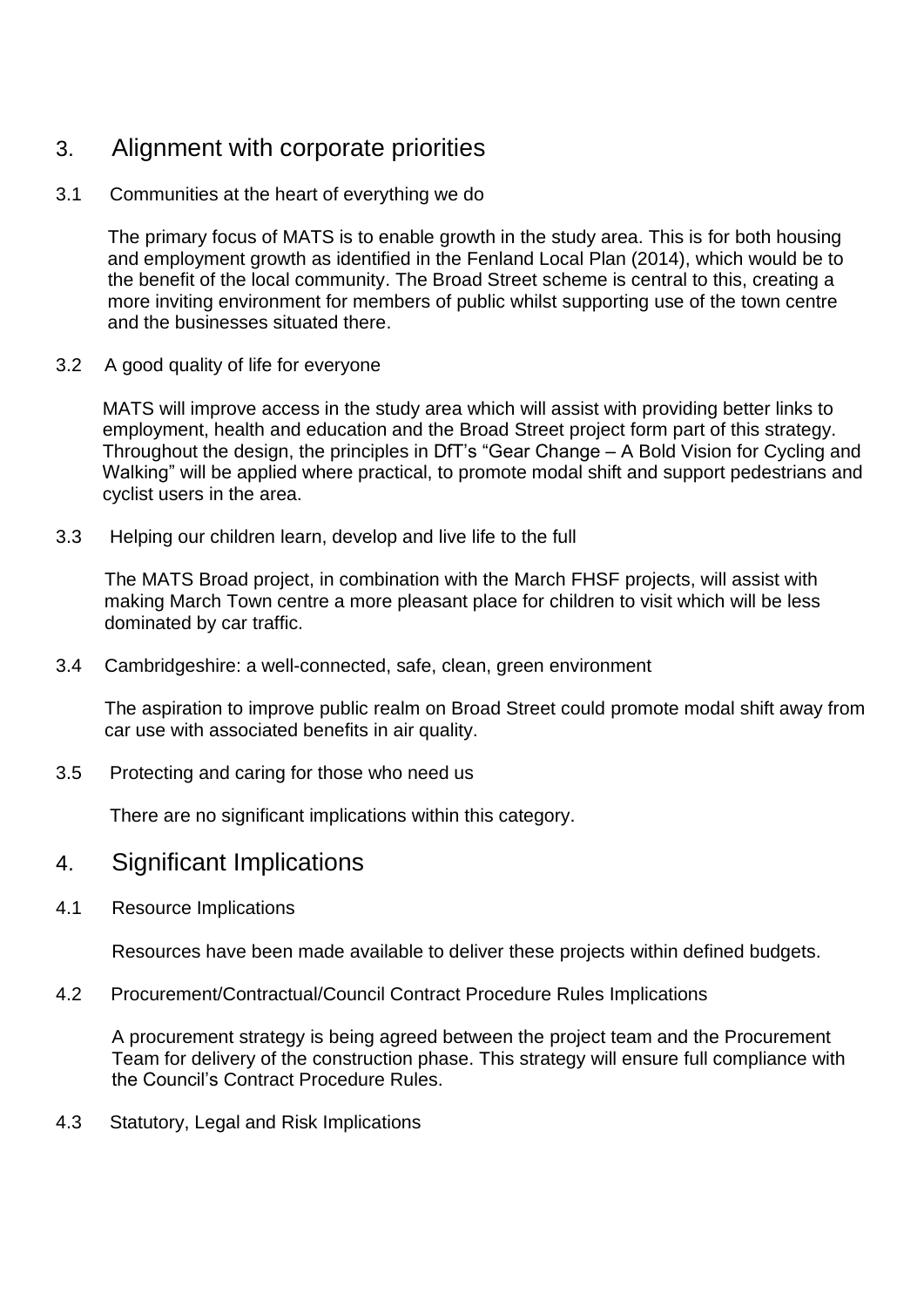A Grant Funding Agreement between the Council and CPCA are being developed. The MATS Broad Street project will be managed using established governance and risk management to ensure compliance, programme and delivering the project within approved budgets.

4.4 Equality and Diversity Implications

The Equality Impact Assessment screening process during the Outline Business Case phase indicated no potential negative impact and this will be further assessed and monitored during the Full Business Case stage. Equality Impact Assessments for both projects are being developed whilst stakeholders and impacted groups are engaged throughout the process.

#### 4.5 Engagement and Communications Implications

Following the consultation that was undertaken during the Outline Business Case phase, further engagement will be undertaken during the Full Business Case phase.

4.6 Localism and Local Member Involvement

 Local Members have been involved in MATS via regular Local Member Steering Group meetings throughout development.

4.7 Public Health Implications

There are no significant implications in this category.

- 4.8 Environment and Climate Change Implications on Priority Areas
- 4.8.1 Implication 1: Energy efficient, low carbon buildings. Status: Neutral Explanation: The proposed scheme will not impact on any buildings
- 4.8.2 Implication 2: Low carbon transport.
	- Status: Negative

Explanation: The proposed schemes are aimed at reducing delays and improving safety locally. Vehicle emissions should be reduced by minimising time spent in queues, but the proposals will not encourage shift to lower carbon vehicles. There is also the possibility that through making roads more attractive to drivers this may encourage increased private vehicle use. The proposed improvements to walking and cycling currently being examined should encourage some users to walk and cycle more regularly

- 4.8.3 Implication 3: Green spaces, peatland, afforestation, habitats and land management. Status: Neutral Explanation: The Broad Street project is a reconfiguration of existing highway and paved areas and with now impact on existing green spaces.
- 4.8.4 Implication 4: Waste Management and Tackling Plastic Pollution. Status: Neutral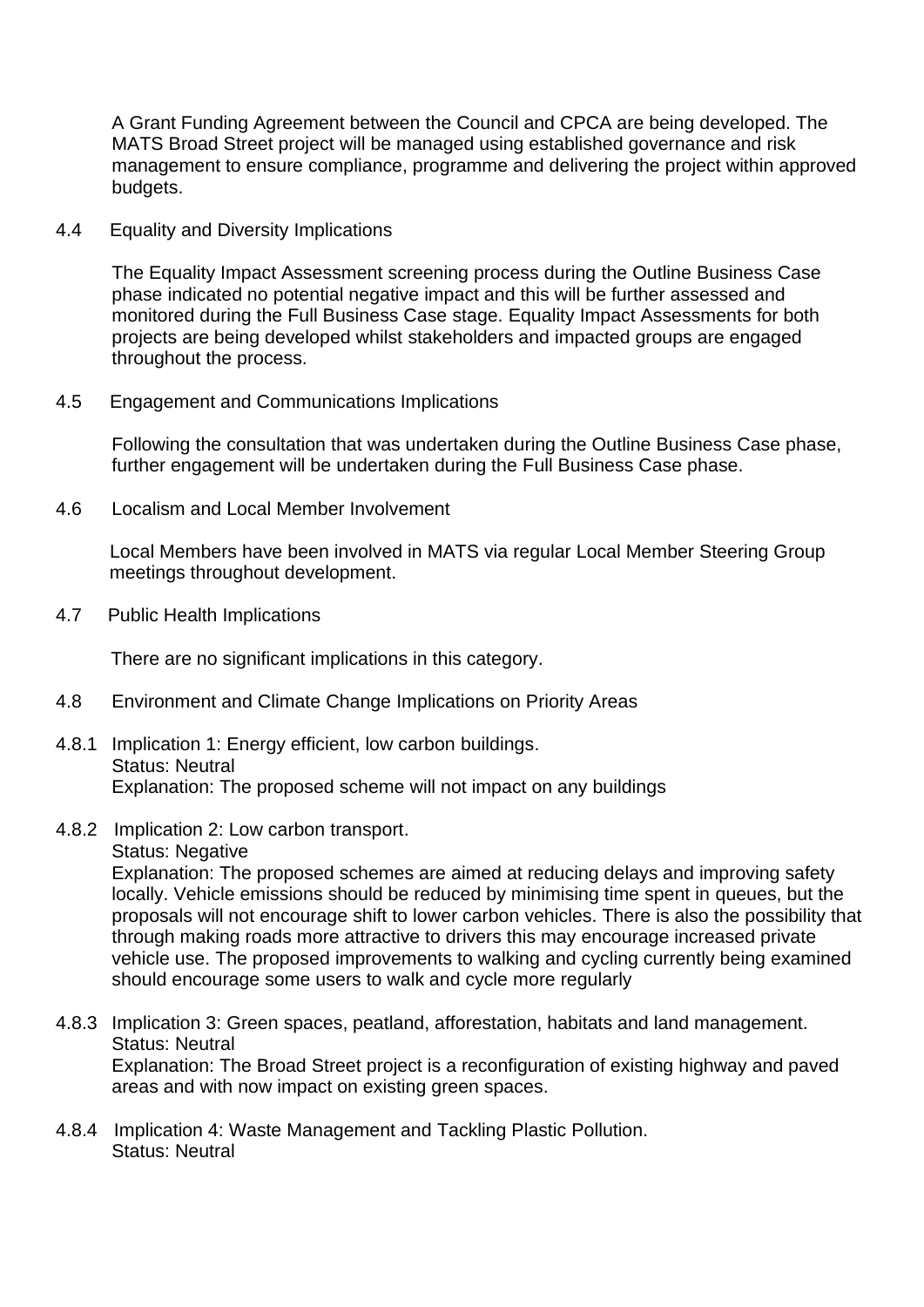Explanation: The schemes will produce waste during the construction phases, however any impact will be minimised by the choice of construction materials and maximising opportunities for recycling, including aggregates, concrete and re-use of bituminous material. Further where suitable as the end product, existing materials will be retained within the schemes.

- 4.8.5 Implication 5: Water use, availability and management: Status: Neutral Explanation: The proposed Broad Street Project are not anticipated to affect water use.
- 4.8.6 Implication 6: Air Pollution. Status: Positive Explanation: Air pollution is expected to be improved by the proposed MATS schemes as time for traffic spend in queues will reduce.
- 4.8.7 Implication 7: Resilience of our services and infrastructure and supporting vulnerable people to cope with climate change. Status: Neutral Explanation: No expected impact

The contacts for the sign off process are as follows:

**Have the resource implications been cleared by Finance?** Yes Name of Financial Officer: Sarah Heywood

**Have the procurement/contractual/ Council Contract Procedure Rules implications been cleared by the LGSS Head of Procurement?** Yes Name of Officer: Clare Ellis

**Has the impact on statutory, legal and risk implications been cleared by the Council's Monitoring Officer or LGSS Law?** Yes Name of Legal Officer: Fiona McMillan

**Have the equality and diversity implications been cleared by your Service Contact**? Yes Name of Officer: Elsa Evans

**Have any engagement and communication implications been cleared by Communications?** Yes Name of Officer: Sarah Silk

**Have any localism and Local Member involvement issues been cleared by your Service Contact?** Yes Name of Officer: Sue Proctor

**Have any Public Health implications been cleared by Public Health?** Yes Name of Officer: Kate Parker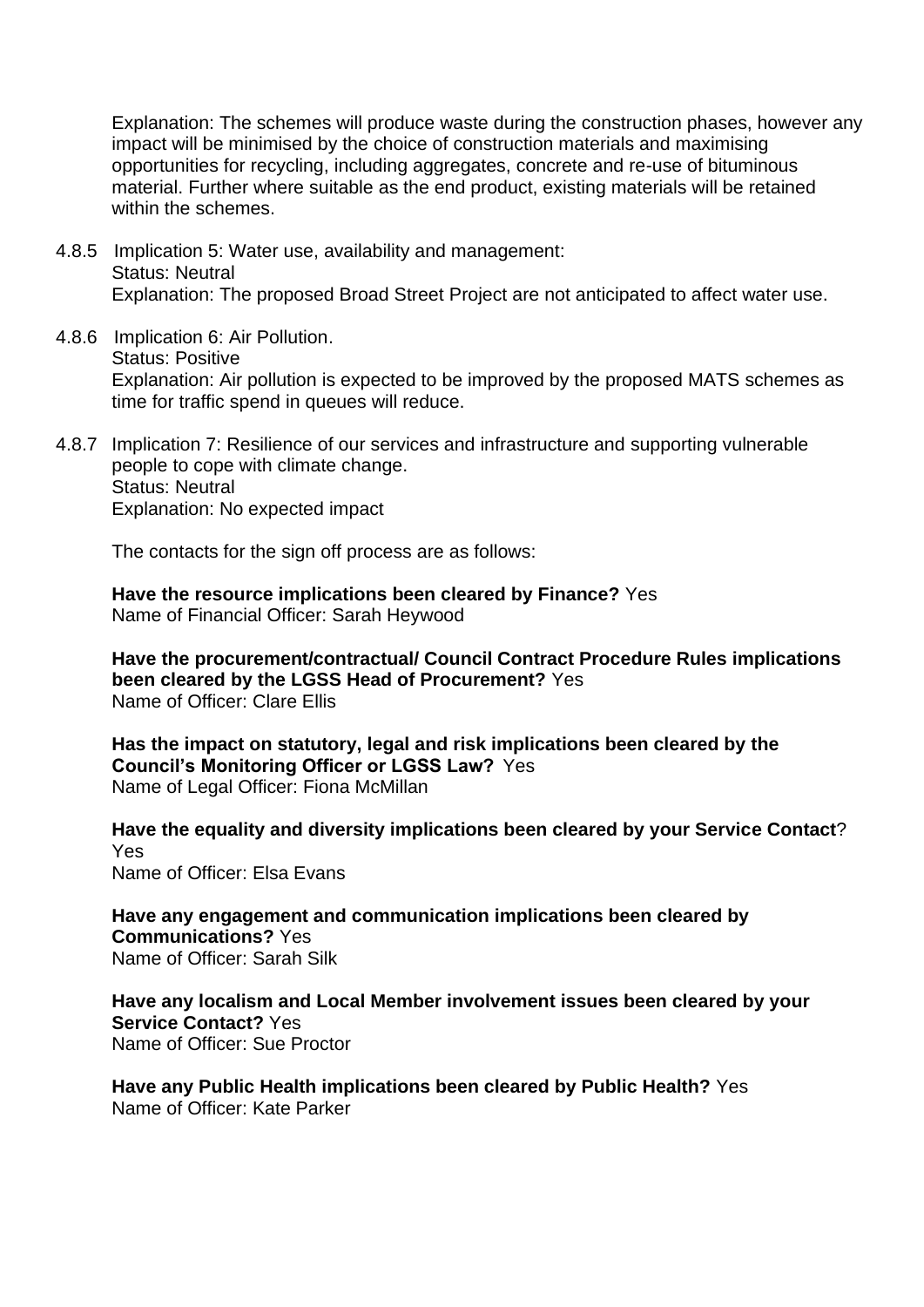**If a Key decision, have any Environment and Climate Change implications been cleared by the Climate Change Officer?** Yes Name of Officer: Emily Bolton

- 5. Source documents
- 5.1 Source documents
	- Fenland Local Plan (adopted May 2014) <https://www.fenland.gov.uk/article/15057/Adopted-Local-Plan>
	- March Area Transport Study (MATS) Outline Business Case (OBC) [https://www.cambridgeshire.gov.uk/residents/travel-roads-and-parking/transport-funding](https://www.cambridgeshire.gov.uk/residents/travel-roads-and-parking/transport-funding-bids-and-studies/march-transport-study)[bids-and-studies/march-transport-study](https://www.cambridgeshire.gov.uk/residents/travel-roads-and-parking/transport-funding-bids-and-studies/march-transport-study)

Appendix A: MATS Broad Street layout, with the March FHSF project incorporated.